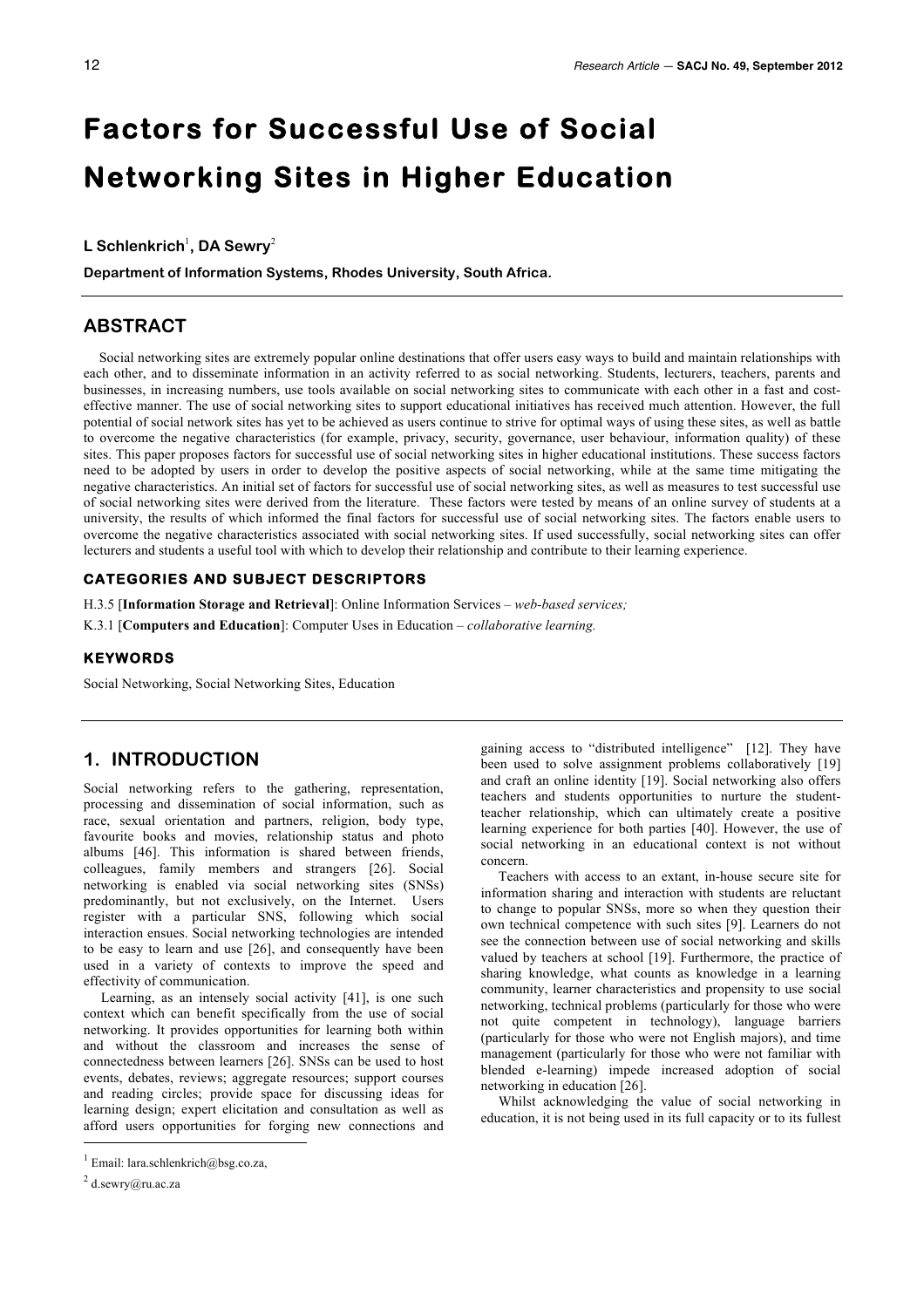potential [43, 48]. Further research is suggested in the areas of "cognitive and social processes through which students create, share and filter information" [48], as well as frameworks that describe patterns of user behaviour [12].

This research is concerned with the use of SNSs in an educational context and suggests factors for successful use of SNSs in higher educational institutions.

Section 2 provides a background to social networking. Section 3 explains the research methodology employed in the research. Section 4 describes the impact of social networking. Section 5 describes general guidelines for use of SNSs, whilst Section 6 proposes a set of factors for successful use of SNSs, as well as measures of successful use of SNSs derived from the literature. Section 7 describes the design of the experiment to test the proposed factors. Section 8 analyses the results of the experiment. Section 9 presents the final factors for successful use of SNSs and Section 10 concludes the work.

### **2. BACKGROUND**

#### **2.1 Overview of social networking**

Boyd and Ellison [6] define SNSs as web-based services that allow users to construct a public profile within a bounded system, articulate a list of other users with whom they share a connection, and view and navigate through their list of connections and those made by others within the system.

A number of SNSs are available for use, each possessing a set of both common (to all SNSs) and specific functionality. Blogging [44] are online journals, published through the Web interface, and focused on topics reflecting the interests of the authors. Wikipedia [44] is an online open source encyclopedia built by aggregating wikis, which are tools of collaborative authoring of tagged hypertext content. Flickr [44] is an easy to use photo sharing service that allows users to upload, tag, and share photos. MySpace and Bebo [44] allows users to build, launch and share their multimedia Web presence, and invite friends to form social networks. Facebook [23] is a particularly popular online social networking community similar in functionality to MySpace and Bebo. LinkedIn [44] is a social network for business professionals. Del.icio.us [44] is a bookmarking service that allows users to create their tagged bookmarks in shared Web spaces. Blackboard/WebCT [5] is a learning management system that provides learners with opportunities to share comments and insights on particular aspects of courses with teachers and peers.

SNSs are extremely flexible to use and expand opportunities for socialisation [39]. They allow users to search for other students in their discipline, keep up with old friends and make new ones, flirt, gossip, complain about classes, and post an unlimited number of photos [39].

Social networking empowers users with low technological sophistication in using the Web to manifest their creativity, engage in social interaction, contribute their expertise, share content, and disseminate information and propaganda [44] or to network among business peers [51]. Social networking appeals to people because it is an opportunity for personal sharing of life experiences, venting frustrations and offering reflections on a variety of social issues [61].

Facebook is an extremely popular example of an SNS with a large following [36] which allows students to form study groups and find out about upcoming events in campus clubs and organisations [36]. Ellison et al [17] state that the site is tightly integrated with its users' daily media practices with typical users spending about twenty minutes a day on the site.

#### **2.2 Features on SNSs**

A common theme of social networking is the creation of a shareable personal profile [22]. Typically, users

- 1. Create a profile for themselves,
- 2. Connect with other users by sending a "friend" request, which needs to be accepted or denied,
- 3. Manage lists of friends, use a search engine to find them and invite them from their email accounts,
- 4. Send messages of various types (mostly email, but some sites use instant messaging as well),
- 5. Post photos in galleries, tag them, and share them with others, and
- 6. Customise a range of aspects, from layout and design, to function and selective disclosure of information to different audiences [2, 59].

# **3. RESEARCH METHODOLOGY**

A quantitative research methodology using a positivist approach was adopted. The presence of a body of knowledge in the area of social networking that could be used to propose factors for successful use of SNSs argued for the use of the positivist approach. Quantitative research generally uses scientific methods, which include: the generation of models, theories and hypotheses; the development of instruments and methods for measurement; experimental control and manipulation of variables; collection of empirical data; modelling and analysis of data; and evaluation of results [30]. A key component of the analysis of the data includes factor analysis. Factor analysis is used extensively in social research to summarise data by identifying latent relationships within the data.

Steps in the research include:

- 1. An analysis of the social networking phenomenon, tools and underlying technology, common uses and impact of social networking.
- 2. An analysis of helpful hints and guidelines and success factors for effective social networking in organisations.
- 3. An analysis of the adoption of social networking in terms of the adoption of new technology and attitudes towards new technology.
- 4. Construction of an initial set of factors for successful use of SNSs.
- 5. Empirical investigation of the factors by means of a survey of students at a university.
- 6. An analysis of the results of the survey, followed by possible amendments to the factors.
- 7. Presentation of final factors for successful use of SNSs.

### **4. IMPACT OF SOCIAL NETWORKING**

Social networking presents many opportunities, which may be exploited by institutions to enhance learning. However, many threats exist as well, which need to be overcome by institutions in order for the full potential of social networking to be realised.

### **4.1 Positive Characteristics of Social Networking: General**

• *Rich environment for content*. Social networking tools allow users to create a reasonably accurate and dynamic information space [44], in which content and applications can be stored that may span a wide spectrum inclusive of email, pictures, journal entries, music, video, contacts, calendar, spreadsheets, bookmarks, chat transcripts, location information, and work-related content.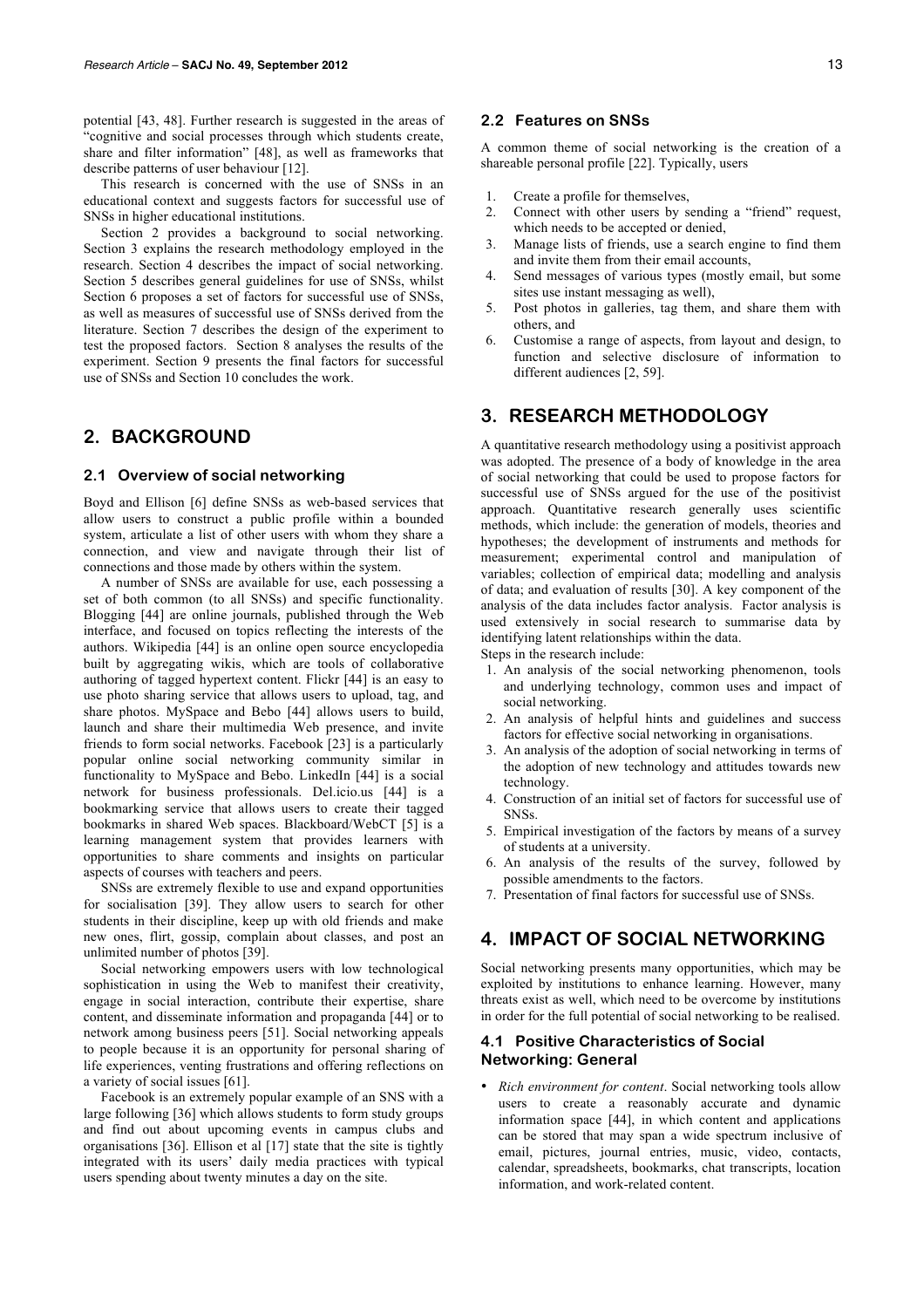- *Reputation systems control negative behaviour*. Reputation systems are at the centre of SNSs. They instil confidence in the social environment in which individuals engage bringing legitimacy and context to the interactions in these environments [49]. They also improve governance of SNSs by restraining negative behaviour [37]. Users of these sites are aware that their actions are monitored (by peers and administrators), and try to behave in an appropriate manner.
- *Weak ties enable a range of opinions*. Contact through SNSs are often shallow, but these "weak ties" (weak relationships) are usually enough to encourage unanticipated exchanges [37]. Mann [37] believes that weak links can have more influence over decisions and insights than strong links because there are usually so many more of them. These links allow workers to have interactions with a wider variety of other colleagues, providing exposure to many more groups.
- *Provides a solution to the "Knowledge Gap"*. The knowledge gap is the general lack of content sources for the period between when news is published and the history books are written [32]. Web logs and wikis fill this knowledge gap, acting as constantly updated secondary sources of knowledge [32].
- *Social networking delivers value*. Many small and large organisations use blogs for marketing and public relations purposes, as well as for internal communication, collaboration, and knowledge sharing and management [61]. They also stimulate creative thinking [54] and serve as a source for quick answers [56]. Real-time access to a community or network of experts can create real efficiencies and speed up processes as organisations benefit from the shared knowledge that their employees gain from these networks [1, 35, 50].
- *Improving Customer Relationship Management*. Salespeople tend to carry relationships from one company to another [14]. It is in a company's best interests to integrate a social networking platform with a sales force automation application. This improves salespersons' effectiveness, and may enrich relationship knowledge about customers and prospects [14].
- *Enables effective Project Management*. Where people are separated by time or distance, blogs and associated technologies have the potential to weld teams and communities of practice together, introduce new team members, side-step the hierarchy, dramatically reduce email, put control of communications into the hands of its participants and allow project heads to keep team members informed of news and progress, as well as observe reactions from comments posted on the site [55]. SNSs also facilitate finding co-workers with particular skills or discovering past work experiences that might be relevant to new projects [15].
- *Transforms the Knowledge Management Paradigm*. Social networking taps into networks of people to access relevant practical expertise at the moment of need [27]. Social networking arises spontaneously as a core activity of daily work and is driven by natural motivations because it lets people share what they want to know, whenever they want to, with whomever and in whatever form they want [27]. People are able to choose how they want to manage their own personal knowledge, and embrace the tools that serve their purpose best [27].
- *Increased productivity and reduced cost*. Facebook allows employees to communicate with co-workers and colleagues in seconds, leaving more time for productive work [37]. Mann [37] also states that managers around the world are using Facebook to track their colleagues' projects and

activities; they can see what people are working on immediately, without having to call or email them. Companies are also using Facebook to collect and test ideas about product development with potential customers, or as a sales tool to identify and find out about contacts at a target company [37].

### **4.2 Positive Characteristics of Social Networking: Educational**

- *Fosters communication and collaboration*. Blogging represents a growing activity among professionals and students who appreciate blogs for their mix of informal commentary, links to resources and personal touch [61]. SNSs offer people opportunities to share life experiences, vent frustrations, offer reflections on social issues and express themselves in a non-threatening atmosphere [61]. SNSs also enable community involvement in locating expertise, sharing content and collaborating to build content [7], and allow knowledge workers to extend the range and scope of their professional relationships [45].
- *Social networking supports Research and Development (R&D)*. Researchers create new knowledge while using existing knowledge [47]. Their activities often take place in a social context made up of informal exchanges, brainstorming, idea exploration and cross-fertilisation. Social networking allows researchers to draw from a social network of information and people outside of their traditional "circle of friends".
- *Social networking promotes accumulation of social capital*. Social capital, resources accumulated through relationships among people [17], has been linked to positive social outcomes, including: better public health, lower crime rates, and more efficient financial markets [17]. Facebook lowers the barriers to participation so that students who might otherwise shy away from initiating communication or responding to others are encouraged to do so, and, amongst highly-engaged users, strengthens relationships that would otherwise remain weak [17].
- *Motivation and Learning Opportunities*. [10] believes that classroom blogging has the potential to motivate students, to build online collaboration, and enhance learning opportunities. Literacy in the classroom may be promoted through the use of storytelling and dialogue [10]. Clyde [10] describes SNSs as educational tools because they allow students to develop ideas and invite feedback. Social networking helps teachers promote reflective analysis and the emergence of a learning community that goes beyond the school walls [10]. Mazer et al [40] found that participants who accessed the Facebook website of a teacher who disclosed large amounts of information, anticipated higher levels of motivation and affective learning, indicating positive attitudes toward the course and the teacher. Teachers who personalise teaching through the use of humour, stories, enthusiasm, and self-disclosure not only are perceived by their students to be effective in explaining course content [40], but create a positive teaching atmosphere. Social networking also offers educators an excellent platform to forge their own professional identity by sharing with other colleagues and debating ideas [61], allowing them to extend their professional relationships.
- *Learning Tool in Libraries*. Clyde believes that blogging in schools is an information-related activity that requires and develops information skills in students and should therefore be supported by school libraries. Social networking can be used by librarians to raise their visibility, augment or eliminate stereotypical images of librarians, increase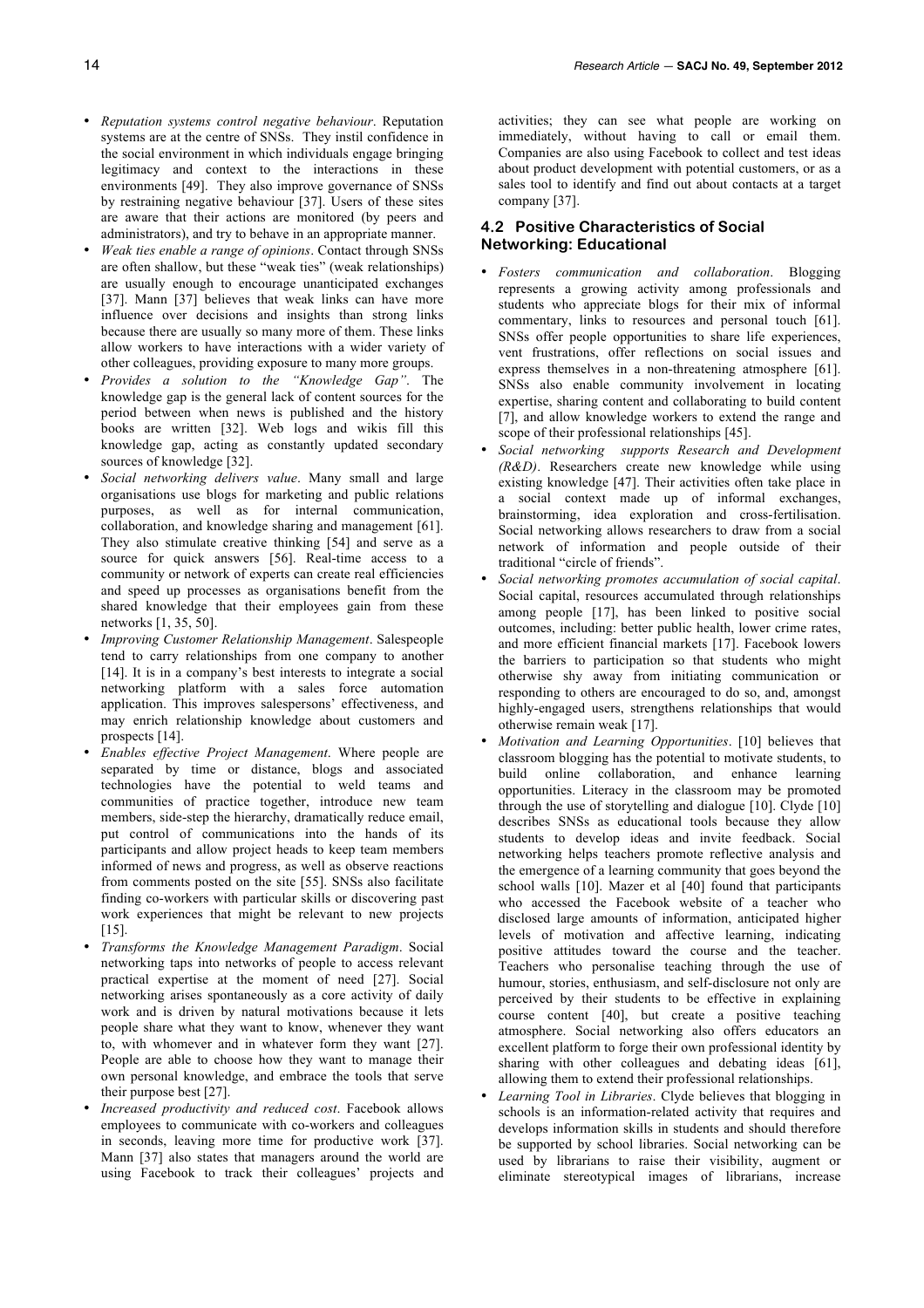research assistance traffic via Facebook message boxes and make library services and librarian assistance more convenient [36].

- *Enables Educators to be Better Advisors*. Comments that students post on the site may provoke thoughtful conversation [33]. SNSs may provide helpful information to educators and help them deal with certain situations better; one educator knew to go easy on a student when he saw his status change from "in a relationship" to "single" [33]. Students may also feel more comfortable approaching educators who are present and friendly or who interact casually with them on Facebook; it gives students the encouragement they need [33].
- *Digital Learning as a Substitution Process*. Online learning is a new social process that is beginning to act as a complete substitute for both distance learning and the traditional faceto-face class [24]. The believe that face-to-face courses, blended with online learning technologies and methodologies, are generally rated by students as significant improvements over face-to-face (only) classes.

### **4.3 Weaknesses and Threats of Social Networking**

- *Lack of privacy and the related security risks*. Private information, typically the user profile, posted on an SNS is often violated [25, 34]. Although mechanisms are available to limit privacy violations, not all sites offer such mechanisms, and, if they are, they are not always/consistently used by users [6]. Access to various pieces/levels of information is at the discretion of users, should they know about or elect to adopt associated protection mechanisms [59]. Despite a manifest need for explicit privacy policies and data protection mechanisms, privacy within SNSs is often not expected or is undefined [16] or difficult to find and interpret [31]. Trust too may affect what users are willing to share on sites – Facebook users are more willing to share information, due to a greater degree of trust in the network, than MySpace users [6].
- *Social and network security*. SNSs are easy to join, lack basic security measures and are easy for third parties to access [20, 44]. Risks include identity theft, online and physical stalking, embarrassment, price discrimination [20], as wells as fraudulent profile pages and messages, defamation, and theft of artwork or intellectual property [60]. The safety of young users is also a primary concern as sexual predators attempt to make contact with unsuspecting teenagers [6, 16]. Internet predators and cyberbullying are also features of SNS use [28, 34].
- *Legal and regulatory matters*. SNSs can be used to perform a variety of activities that would be considered illegal in many jurisdictions [60], for example, online bullying, theft of intellectual property, identity fraud, defamation of character, privacy infringement and slander. Unfortunately, much established law and regulation does not apply to SNS.
- *Suspect information quality*. Not all weblogs carry reliable, current information [10]. Some weblogs are created for the sole purpose of providing an online platform for the views, rantings and creative works of the blogger [10]. Desisto and Smith [14] believe that this will be less of an issue for experienced users, but insist that new users be educated on information reliability and quality.
- *Managing Personal and Professional Time*. Social networking can impact student productivity and work/life balance [7]. Teachers and lecturers are often distressed by the lack of concentration and interest displayed by students who have constant access to these SNSs. Many organisations

are concerned with managing productivity in more loosely structured network environments, especially in organisations where the nature of their work is not collaborative or their cultural environment does not recognise the importance of social interactions [7]. Social computing holds tremendous disruptive potential for organisations.

- *Governing participant behaviours*. Bradley [7] explains that governance of SNSs is not a "one size fits all" proposition, but depends on who is participating (employee or public), how they are participating (business or personal) and where they are participating (corporate site or public site). Social applications, like all social structures, contain bad behaviour, which should be expected and addressed in application design and social mediation [7]. Organisations must balance the benefits of social networking with the risks of bad behaviour.
- *Cultural barriers*. Social networking is unlikely to work in organisations with a strong "command-and-control" culture [55]. These traditional, hierarchical organisations will feel threatened by the amount of trust and equality that is required in order for social networking to be effective [55]. Social networking holds the potential to destroy hierarchies and departments [57]. Barriers can also form between cultures inclined towards technology and those that battle to adopt new technologies.
- *Lack of Professionalism*. Students post information that they do not necessarily want their professors to see [23]. Students indicate that the student/faculty relationship should remain professional and should not be sociable. Teachers' own credibility might also be at stake depending on their profile content and their in/ability to control profile content [40]. Mazer et al [40] urge teachers to proceed with caution in their use of SNSs.
- *General reasons why organisations reject social networking*. Managers increasingly reject social networking in their organisations because of a loss of control; leakage of information; difficulty in placing so much trust in employees; limited direct benefit; possible embarrassing exposure; potential to bypass "official channels"; threat to conventional power structures; and reduction of employee productivity [56]. Organisations that engage in social networking risk market collisions, product dead ends and paralysis through lawsuits, "social pollution" such as spam, scams, stalkers, identity theft and display of objectionable content. Demographic collisions can also occur between older professionals who do not realise the value of social networking (or are uncomfortable using the tools) and younger employees whom they think are wasting time [59].
- *Use of SNSs by employers/professors to check up on Potential Employees/students*. Despite social contracts describing acceptable behaviour and imploring only personal use of information on SNSs [51], recruiting companies continue to use such information in employment decisions [46] raising a host of ethical concerns [51].

# **5. GENERAL GUIDELINES FOR USE OF SNSS**

Social networking presents a wealth of opportunities for users within a social, educational and business setting. Unfortunately, they simultaneously also demonstrate a number of weaknesses and can be a threat to organisations and users. Guidelines for good use of SNSs are necessary and span a wide variety of areas of concern.

Policies and standards must be in place in order to manage security risks in social networking [60]. Such a governance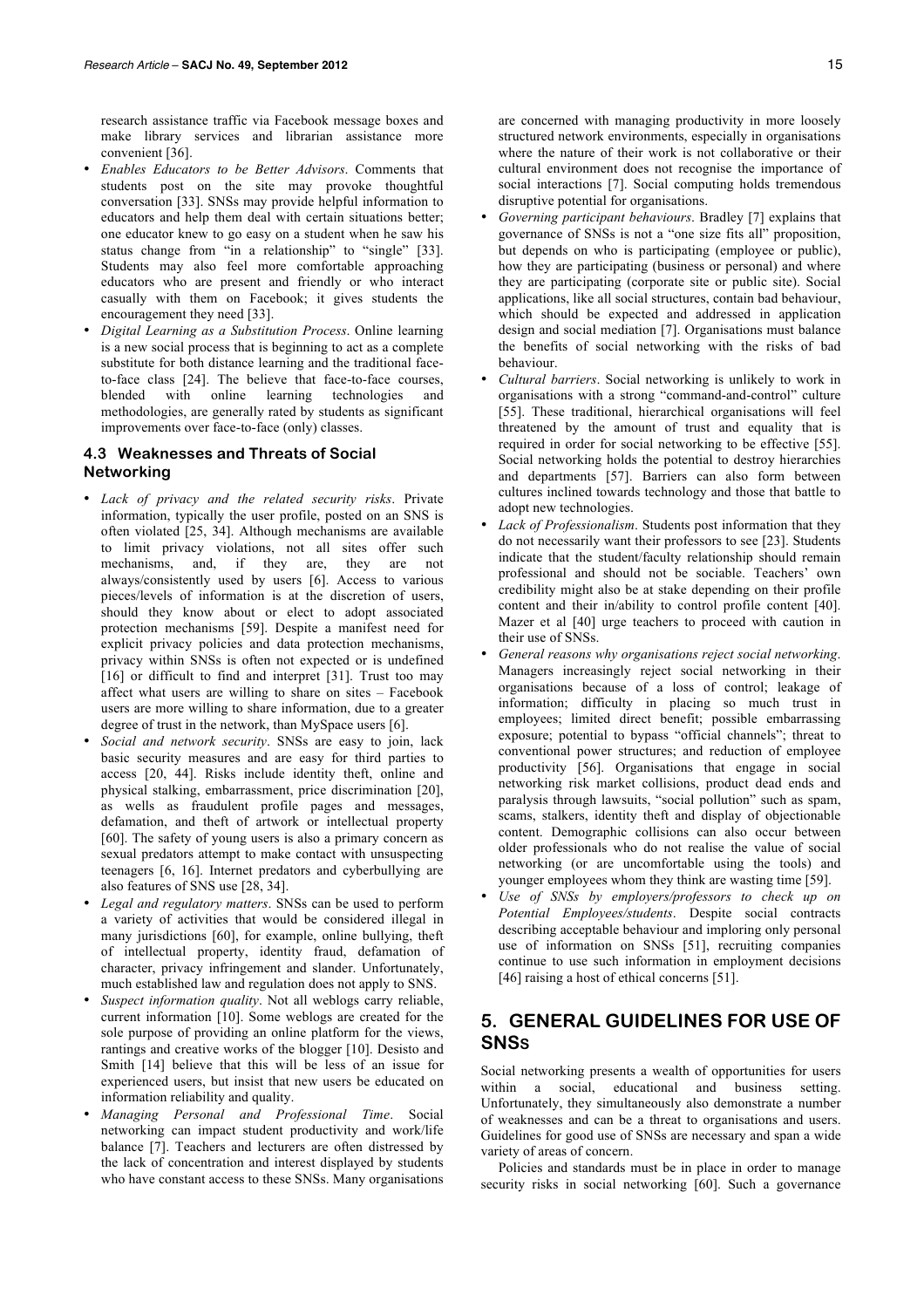programme (policies and standards) should include attention to matters of accountability for own profile, appropriate and professional content, appropriate use of profile that distinguishes between personal and professional use and information ownership, professional vs personal messaging and monitoring of profile content [42, 60].

Regulations applicable to non-social network information should also apply to any activities that take place in the social network environment. Walls [60] states that corporations should manage content and staff behaviour on SNSs in a similar way to other environments. Social contracts found on SNSs outline acceptable behaviour and posting rules [51]. If these social contracts are violated, the administrators of the SNS site may remove the offending person's account from the site, as well as ban them from using the site in future [18]. If an illegal violation takes place, the perpetrator may be prosecuted either by the SNS or by the individual whose rights were violated [18]. Social contracts should be followed by users in order to prevent privacy, security, legal and personal problems from occurring on SNSs. Appropriate use of social contracts will enable users to keep the overlap between their personal and professional lives to a minimum [51].

It is possible to collect a wide range of content about individuals for use in recruitment or promotions. Walls [60] urges users not to use this information, as many fraudulent profiles have been constructed containing incorrect and private information without the knowledge of the targeted people. It is further suggested that actionable information should be checked carefully before making any decisions based on this information.

Mazer et al [40] suggest that teachers should be professional, be themselves and respect their students' privacy in order to increase student motivation, encourage affective learning and improve classroom climate. Krieglstein [29] suggests that official course activities be constrained to official online tools, whilst Berg et al [3] are of the opinion that SNSs should be left for students as a fun site. Timely advice is provided by Lipka [33] who states that the consensus on "friending" on SNSs seems to be: accept students' requests, but do not initiate any yourself.

Not all persons and cultures are equally comfortable communicating on SNSs. Teachers should prepare children for the media-saturated culture by developing coping techniques and practicing responses to problematic situations [4].

In addition to general guidelines, models have been developed for the adoption of Information Systems applications, like email and the Internet, which can be applied equally to the adoption of social networking [53]. The extent to which critical thinking skills are developed, so espoused by the Constructivist Approach to teaching and learning [11], also impacts the adoption of social networking. Additional factors affecting the adoption and use of SNSs include: age of the user [13]; level of education of the user [13, 28], experience (computer literacy skills) of the user [8, 13, 38], etiquette of the user [58], cognitive ability of the user [13], training of the user [8, 13], attitude towards application of the user [8], and level of access (broadband) available to the user [38].

# **6. PROPOSED FACTORS FOR SUCCESSFUL USE OF SNSS**

A number of factors are hypothesised to influence the successful use of SNSs (independent variables). These factors (see Table 1) comprise guidelines (both for features of SNSs and for user behavior) that promote successful use of SNSs between students and teachers/lecturers, students and students, and teachers and teachers.

**Table 1.** Factors (Guidelines) for Successful Use of SNSs

Factor (Guideline), References and Description (Items)

- Privacy and Security Measures [29, 42, 60] Appropriate privacy and security measures should be taken to protect personal information
- Legal and Acceptable Activities [16,18, 29, 51] Legal and acceptable activities should be practiced at all times
- Suspect Information [60] The reliability of information posted on SNSs should be analysed
- Personal and Professional Time [7] Personal and professional use of SNSs, as well as associated information, should be separated
- Types of Adopters [4, 53] Patience and understanding of various types of technology adopters (cultures) should be exercised
- Professional and Ethical Behaviour [18, 29, 33, 40] Professional and ethical behavior should be practiced
- Technical Experience (Computer Literacy) [8, 13] Computer Literacy courses should be taken to become technically proficient and comfortable with SNS applications
- Positive Attitude [8] SNSs should be fun and exciting to use for extended periods of time
- Technical Capacity (Level of Access) [38] Fast internet links should be used to access SNSs to facilitate large volumes of information transfer
- Ease of Use [26]
- SNSs should be easy to use
- Functionality [6] SNSs should provide users with a wide-range of
- features and functionality • Current Issues [61]
- Current issues should be discovered and discussed Controversial Issues [61]
	- Controversial issues should be discovered and discussed

In turn, successful use of SNSs (dependent variable) is measured by a number of factors (see Table 2).

A number of hypotheses are defined, one for each factor (guideline) for successful use of SNSs (see Table 3).

# **7. DESIGN OF THE EXPERIMENT**

An empirical study tested the factors for successful use of SNSs within the context of student use of Facebook at a university. Facebook is a particularly popular SNS amongst students and represents a rich source of information on use of an SNS.

#### **7.1 Data-Gathering Tool**

A questionnaire was developed that was structured around the hypotheses which, in turn, were based on the factors (independent variables) that are hypothesised to influence successful use of SNSs and the factors (dependent variables) used to measure successful use of SNSs.

The questionnaire was in two parts: Part 1 required respondents to provide information related to respondent demographics, actual number of Facebook friends, and actual number of hours spent using Facebook. Part 2 comprised a series of Lickert Scale (5-point scale expressing a level of likelihood, competence or agreement) questions (developed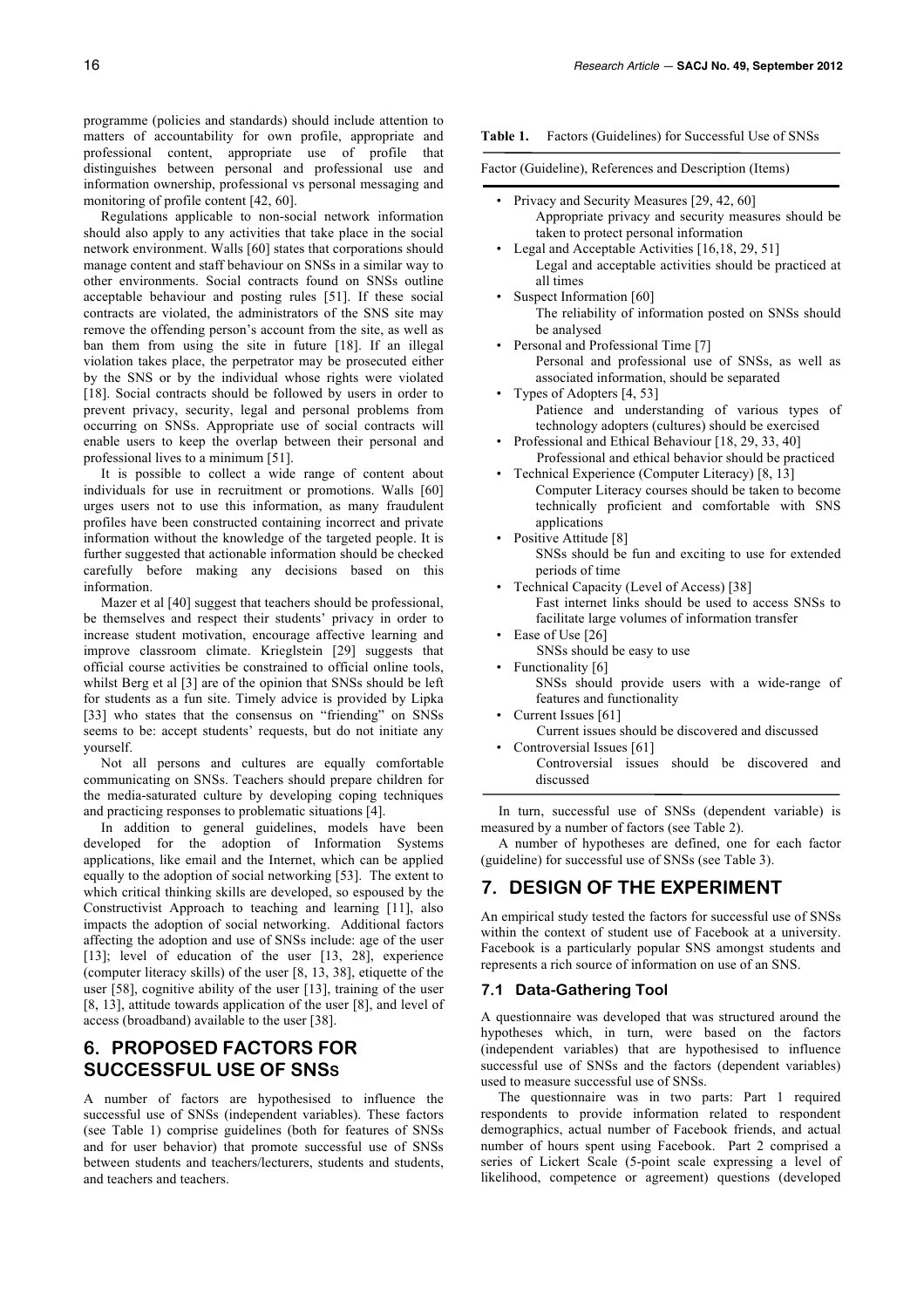| Factor (Measure), References and Description (Items) |  |  |  |
|------------------------------------------------------|--|--|--|
|------------------------------------------------------|--|--|--|

Successful use of SNSs is measured by the extent to which:

- Range of Content Available [44] A range of content is available for discovery a discussion
- Visitors can be Monitored [59] Visitors and behaviour can be monitored
- Social Contracts [51]
- Social contracts (Terms of Use) are followed Accuracy of Information [14]
- The accuracy of information posted is considered Completion of Work [51]
- Work is completed without distraction a procrastination
- Variety of Users [37]
- A variety of users is present
- Collaboration [61]
- Collaboration between users exists Variety of Opinions [37]
- A variety of opinions is enabled
- Social Capital [17] The accumulation of social capital (thereby increasi self-esteem and life satisfaction) is promoted
- Critical Thinking Skills [11] Critical thinking skills are promoted
- Learning Tool [40]
- Learning and motivation are enhanced • Advising Skills [33]
- Advising skills are enhanced

from the items of which each factor comprises) related to information displayed on profile, people viewing profile, uses of Facebook, security measures, application competency, and various other factors affecting successful use of SNSs, and measures of successful use of SNSs. No open-ended questions were used.

#### **7.2 Online Questionnaire**

The online questionnaire was loaded onto the university's learning management system available for access by all registered students. An advertisement for the questionnaire was put on the main page with a link to the questionnaire. Any interested student was able to "self-select" the questionnaire for completion and do so anonymously. The survey was open for a period of one week.

### **8. ANALYSIS OF RESULTS**

The survey attracted 599 student respondents, twelve of whom were not members of Facebook, rendering 587 useable, completed questionnaires.

The results were notable for a dominance of female respondents (see Figure 1), a majority of students in the age group 18–20 year old (see Figure 2), a similar number of black and white respondents who comprised a significant majority of the respondents (see Figure 3), and a majority of first year students (see Figure 4) all of which were consistent with the gender, age, demographic and academic status distribution of students at the university. The results were also notable for an overwhelming number of students who use their own computer (see Figure 5), a generous spread of number of Facebook friends from 50—400 (see Figure 6), and use of Facebook of an hour at weekends (see Figure 7) and half an hour during the week (see Figure 8).

| Hypothesis               |                                                                                                                                      |
|--------------------------|--------------------------------------------------------------------------------------------------------------------------------------|
| $\cdot$ H <sub>1</sub> : | Implementing appropriate privacy and security<br>measures is associated with successful use of<br><b>SNSs</b>                        |
| H2:                      | Practicing legal and acceptable activities on SNSs<br>is associated with successful use of SNSs                                      |
| H3:                      | Analysing suspect information found on SNSs<br>before use is associated with successful use of<br><b>SNSs</b>                        |
| H4:                      | Managing personal and professional time is<br>associated with successful use of SNSs                                                 |
| H5:                      | Understanding and being patient with various<br>types of technology adopters (cultures) is<br>associated with successful use of SNSs |
| H6:                      | Professional and ethical behaviour is associated<br>with successful use of SNSs                                                      |
| H7:                      | Technical experience (computer literacy) is<br>associated with successful use of SNSs                                                |
| H8:                      | Positive attitude is associated with successful use<br>of SNSs                                                                       |
| H9:                      | Technical capacity (level of access) is associated<br>with successful use of SNSs                                                    |
| H10:                     | Ease of use is associated with successful use of<br><b>SNSs</b>                                                                      |

- H11: Functionality is associated with successful use of SNSs
- H12: Discovering and discussing current issues is associated with successful use of SNSs
- H13: Discovering and discussing controversial issues is associated with successful use of SNSs

Further analysis indicates that:

- *Information displayed on Facebook profiles*. Students are likely to display their sexual orientation, their high school, their likes and dislikes, photos, their birthday and their relationship status, while they were ambivalent about displaying their contact details, their classes, their work information and their sport information.
- *Viewers of Facebook profiles*. Students think it is very likely that their friends are viewing their profiles; they think it is likely that family and friends-of-friends are viewing their profiles; they are unsure whether strangers view their profiles; and they think it is unlikely that wardens, lecturers, employers and police view their profiles.
- *Uses of Facebook*. Students are very likely to use Facebook to keep in touch with old school friends; they are likely to use Facebook to check out someone they met socially and learn about people they are interested in; they are ambivalent about using Facebook to find out about people in their classes, find out about people living near them and to organise team meetings; and they are unlikely to use Facebook to meet new people, learn about their lecturers and to find out about university assignments.
- *Security precautions*. Students take security precautions so that only friends can see their profile and contact information; they are unsure whether friends-of-friends, people in their networks and people in their groups can see their profile information; and they think it is unlikely that anyone can see their profile. Furthermore, it is likely that they customise their contact information.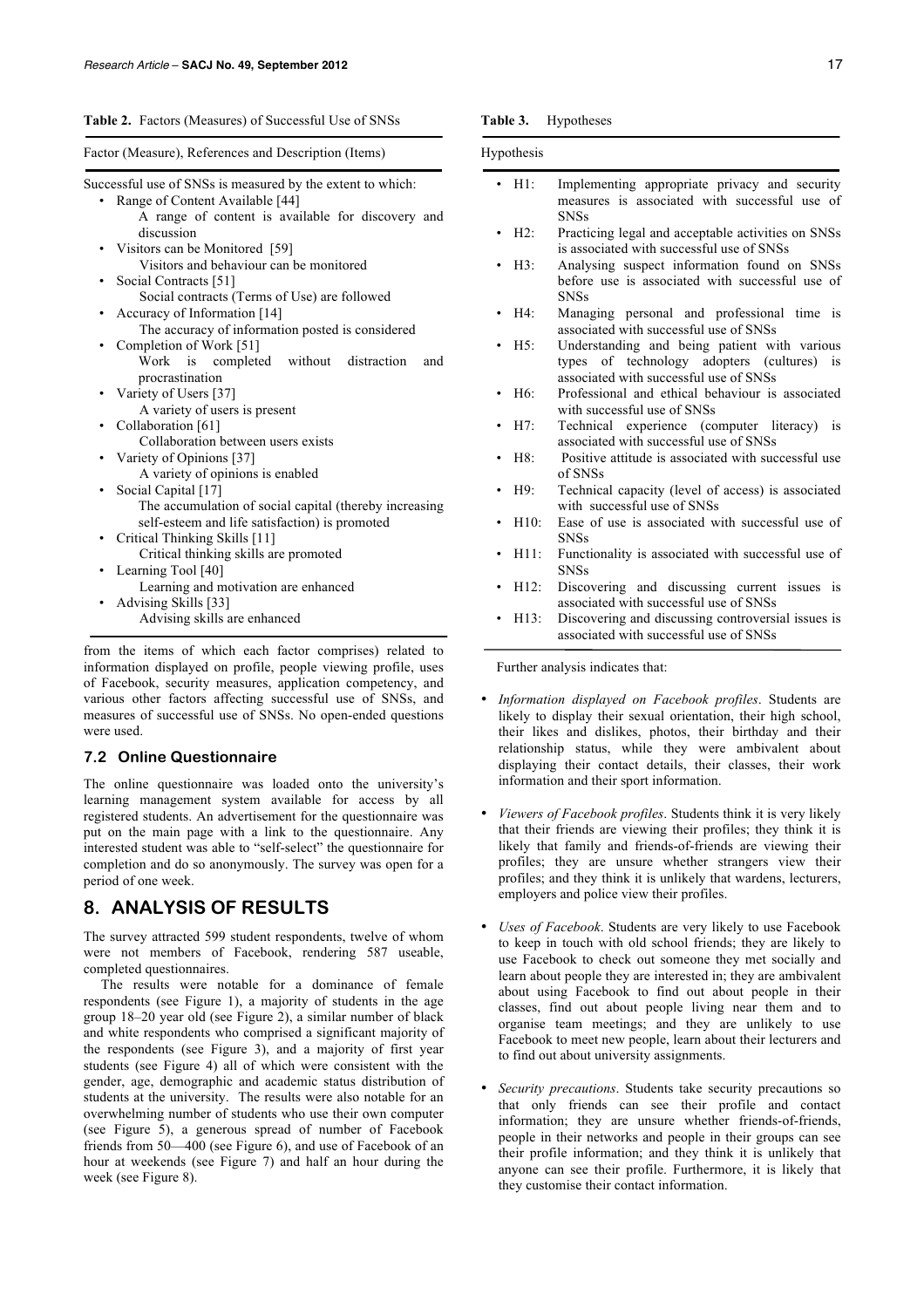

**Figure 1**. **Gender Analysis**



**Figure 2**. **Age Analysis**







**Figure 4**. **Academic Year of Study Analysis**



**Figure 5**. **Dominant Computer Access Analysis**



**Figure 6**. **Total Facebook Friends Analysis**



**Figure 7**. **Time Spent using Facebook (weekends) Analysis**



**Figure 8**. **Time Spent using Facebook (weeks) Analysis**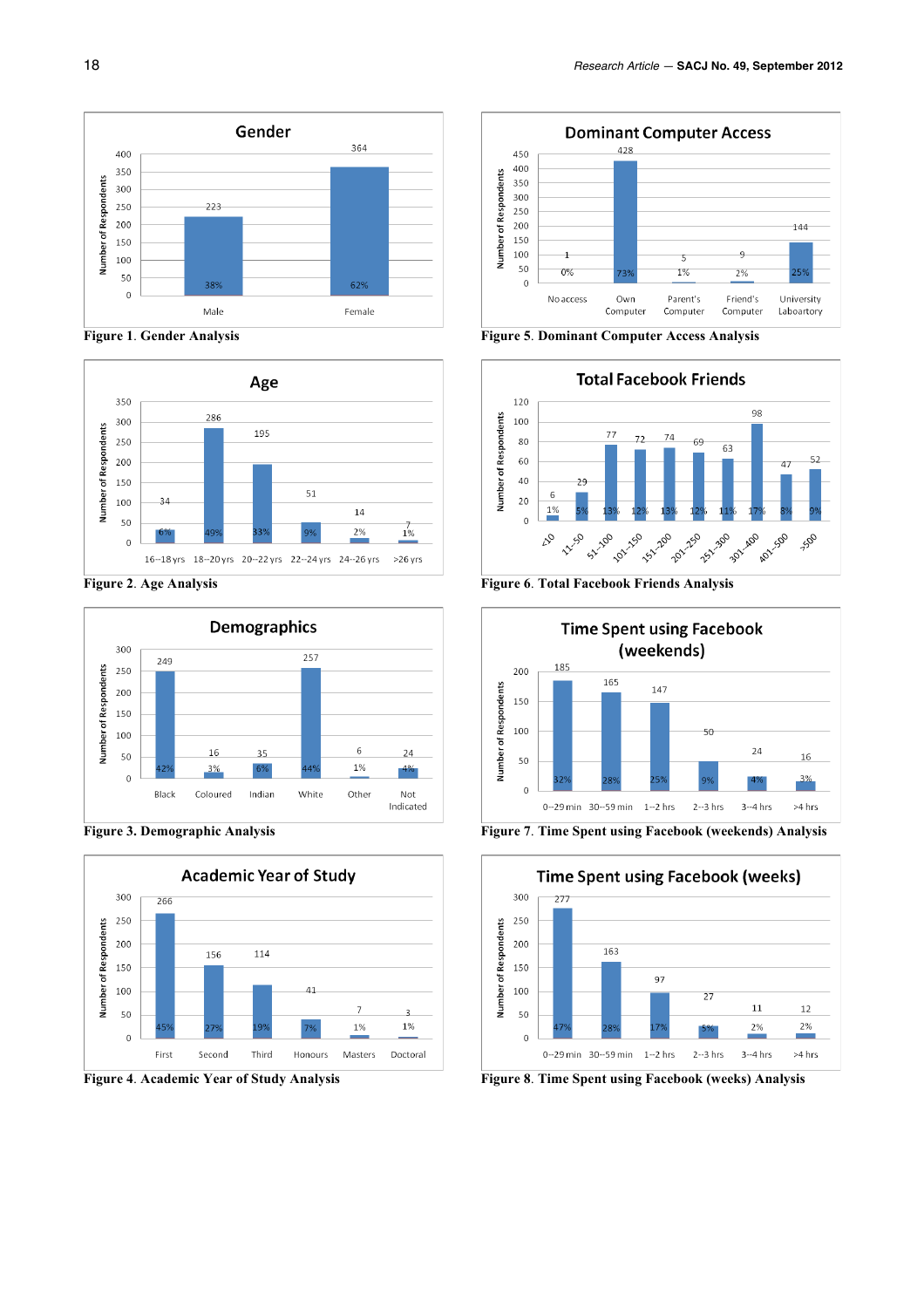|  |  |  | Table 4. Factor Analysis: Independent Variables |  |
|--|--|--|-------------------------------------------------|--|
|--|--|--|-------------------------------------------------|--|

| Factor                                                   |          | Factor                                            |          |
|----------------------------------------------------------|----------|---------------------------------------------------|----------|
| Item                                                     | Loading  | Item                                              | Loading  |
| Privacy and Security Measures (Settings for Protection): |          | Professional and Ethical Behaviour (Content):     |          |
| 'Friends-of-friends can see my profile'                  | 0.737110 | 'My high school name is posted'                   | 0.538963 |
| 'People in networks can see my profile'                  | 0.752584 | 'My class names are posted'                       | 0.660505 |
| 'People in groups can see my profile'                    | 0.749086 | 'My likes and dislikes are posted'                | 0.670038 |
| 'Anyone can see my profile'                              | 0.737037 | 'My work information is posted'                   | 0.693535 |
| 'Friends-of-friends can see my contact information'      | 0.676961 | 'Photos of myself and others are posted'          | 0.258798 |
| Privacy and Security Measures (Viewers of Profile):      |          | 'My relationship status is posted'                | 0.333916 |
| 'Family view my profile'                                 | 0.248925 | 'My birthday is posted'                           | 0.342462 |
| 'Friends-of-friends view my profile'                     | 0.238661 | 'My Sport information is posted'                  | 0.594846 |
| 'Strangers view my profile'                              | 0.375395 | Professional and Ethical Behaviour (Behaviour):   |          |
| 'Wardens view my profile'                                | 0.740834 | 'Total number of Facebook friends'                | 0.503552 |
| 'Lecturers view my profile'                              | 0.839810 | 'I swear when writing Facebook messages'          | 0.622770 |
| 'Employers view my profile'                              | 0.752913 | 'I post or comment on photos of bad behaviour'    | 0.562460 |
| 'Police view my profile'                                 | 0.748292 | Technical Experience (Computer Literacy Skills):  |          |
| Legal and Acceptable Activities:                         |          | 'Competence in use of email'                      | 0.837473 |
| 'Check out someone I met socially'                       | 0.455067 | 'Competence in use of the Internet'               | 0.852099 |
| 'Meet new people'                                        | 0.632693 | 'Competence in use of a word processor'           | 0.854324 |
| 'Learn more about people in classes'                     | 0.739633 | 'Competence in use of a spreadsheet'              | 0.749788 |
| 'Learn more about people living near me'                 | 0.763874 | 'Competence in use of a DBMS'                     | 0.534232 |
| 'Check out someone I am interested in'                   | 0.572391 | 'Competence in use of instant messaging'          | 0.799998 |
| 'Learn more about my lecturers'                          | 0.444000 | 'Competence in use of SNSs'                       | 0.745574 |
| 'Find out about university assignments'                  | 0.388449 | Positive Attitude:                                |          |
| 'Organise team meetings'                                 | 0.256347 | 'Weekend hours spent using Facebook'              | 0.720847 |
| 'Change Facebook to suit personality'                    | 0.301065 | 'Week hours spent using Facebook'                 | 0.742669 |
| 'Specific version of Facebook to match culture'          | 0.265159 | 'Use Facebook during work hours'                  | 0.430911 |
| <b>Suspect Information:</b>                              |          | 'Use Facebook a large part of week'               | 0.776134 |
| 'No one can see contact information'                     | 0.220828 | 'Use Facebook a large part of weekend'            | 0.752177 |
| 'Customise contact information for friends'              | 0.233983 | 'Volume of information uploaded and downloaded'   | 0.485134 |
| 'Consider effects of personal postings'                  | 0.696076 | Usability:                                        |          |
| 'Check information before posting'                       | 0.700580 | 'Comfortable using all Facebook applications'     | 0.483141 |
| 'Check everything found on Facebook'                     | 0.515901 | 'Facebook is fun to use'                          | 0.584768 |
| Personal and Professional Time:                          |          | 'Facebook is exciting to use'                     | 0.555982 |
| 'Only friends can see contact information'               | 0.363591 | 'My Internet connection is fast'                  | 0.192490 |
| 'Personal information is safe'                           | 0.397310 | 'Facebook is easy to use'                         | 0.639706 |
| 'Not necessary to check information'                     | 0.586132 | 'Facebook took a short time to learn'             | 0.642540 |
| 'Personal and academic contacts are the same'            | 0.519203 | 'Facebook incorporates new and useful features'   | 0.690432 |
|                                                          |          | 'Facebook makes it easy to reach people'          | 0.646777 |
|                                                          |          | Current and Controversial Issues:                 |          |
|                                                          |          | 'I use Facebook to discuss current issues'        | 0.778545 |
|                                                          |          | 'I use Facebook to discover current issues'       | 0.807878 |
|                                                          |          | 'I use Facebook to discuss controversial issues'  | 0.867492 |
|                                                          |          | 'I use Facebook to discover controversial issues' | 0.849111 |

• *Application competency*. Students are highly competent using email, the Internet and word processors; they are competent using spreadsheets, instant messaging applications and social network sites; and they are ambivalent about using database management systems.

### **8.1 Factor Analysis**

Exploratory factor analysis was performed on both the independent and dependent variables (each of which comprised a number of factors and, in turn, items) to summarise the original items based on their underlying patterns. Factors were extracted using maximum likelihood analysis (an analysis in which, for a fixed set of data and underlying model, values of the model parameters are selected that produce a distribution that gives the observed data the greatest probability), and a varimax normalised rotation (to maximize the variance of the "new" factor, while minimizing the variance around the new factor) was undertaken to allow for inter-correlation between the factors [52]. The majority of

the items loaded higher than 0.35 on any factor; any items loading below this value were considered, but were not given as much weight as the higher factor loadings. It should be noted that factor loadings of  $\pm 0.30$  are considered to meet minimal requirements (especially with a sample size of greater than 350), whilst loadings of  $\pm 0.40$  are considered more important and loadings of  $\pm 0.50$  or greater are considered practically significant [21].

#### *Independent variables*

The factor analysis reduced the number of factors on which items loaded from thirteen to eleven (see Table 4 for revised factors). Notable features of the analysis included:

Items expected to load on Privacy and Security Measures, loaded onto two new factors, namely Privacy and Security Measures (Settings for Protection) describing whom is enabled to view information and Privacy and Security Measures (Viewers of Profile) describing who is likely to view information.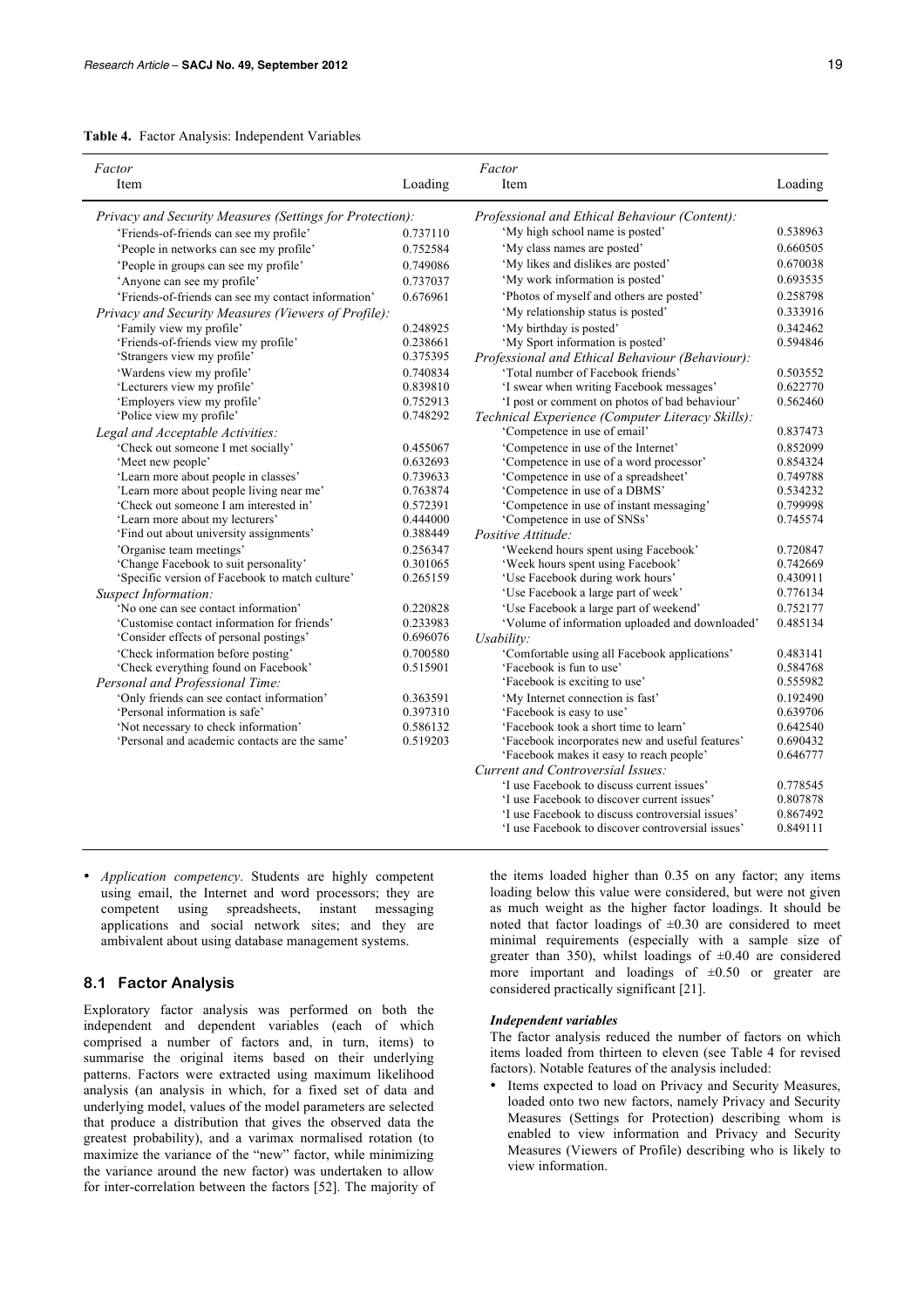- Items expected to load on Professional and Ethical Behaviour loaded onto two new factors, namely Professional and Ethical Behaviour (Content of Profile) describing the content of the profile and Professional and Ethical Behaviour (Behaviour) describing behaviour. Interestingly, the item indicating the total number of Facebook friends loaded on Professional and Ethical Behaviour (Behaviour) as well.
- Items expected to load on Legal and Acceptable Activities and Types of Adopters load onto an expanded Legal and Acceptable Activities. Items relating to changing Facebook to suit user personality and having Facebook match user culture influences the nature of activities performed.
- An item related to the use of Facebook during work hours expected to load on Personal and Professional Time loaded instead on Positive Attitude. Mere use of Facebook is regarded positively regardless of when.
- Items expected to load on Technical Capacity (Level of Access), Ease of Use, Functionality and Positive Attitude loaded collectively on a new factor, namely Usability. Additionally, an item related to the level of comfortableness with using Facebook applications also loaded on the new factor, Usability.
- Items expected to load individually on Current Issues and Controversial Issues both loaded on a new factor, namely Current and Controversial Issues. No distinction was seen between current and controversial issues.

#### *Dependent variables*

The factor analysis reduced the number of factors on which items loaded from twelve to ten (see Table 5 for revised factors). Notable features of the analysis included:

- Items expected to load on Range of Content Available is split into two new factors, namely Range of Content (Content for viewing) describing actual content available and actions for content made available and Range of Content (Viewers of content) describing who might view what content.
- Items expected to load individually on Visitors can be Monitored and Range of Content is Available loaded on a new factor Visitor Behaviour.
- Items expected to load individually on Accuracy of Information and Critical Thinking Skills loaded on a new factor Critical Thinking and Information. Additionally, an item relating to the ease of class participation given greater knowledge of lecturers also loaded on the new factor, Critical Thinking and Information.
- Items expected to load individually on Learning Tool and Advising Skills both loaded on a new factor Learning Tool and Advising Skills. Facebook as a learning tool and a tool for improved advice are not seen as distinct.
- Items expected to load individually on Variety of Opinion and Collaboration both loaded on a new factor Collaboration and Variety of Opinion. Working together and increased opinions go hand in hand.

**Table 5.** Factor Analysis: Dependent Variable

| Factor<br>Item                                          | Loading  | Factor<br>Item                                         | Loading     |
|---------------------------------------------------------|----------|--------------------------------------------------------|-------------|
| Range of Content (Content for Viewing):                 |          | Learning Tool and Advising Skills:                     |             |
| 'Reprimanded for content on my profile'                 | 0.512389 | 'Easier interaction with better knowledge of peers'    | 0.605241    |
| 'Variety of content is displayed on my profile'         | 0.718982 | 'Convenience of library messages sent via Facebook'    | 0.781591    |
| Range of Content (Viewers of Content):                  |          | 'Improved use of library by use of Facebook'           | 0.769078    |
| I mind if prospective employers check my profile?       | 0.634578 | 'Approachability of lecturer with Facebook profile'    | 0.759037    |
| 'Facebook used to check out people I'm interested in'   | 0.571590 | 'Comfort with lecturers viewing my profile'            | 0.573571    |
| Visitor Behaviour:                                      |          | 'Lecturers who know students as better advisors'       | 0.618025    |
| 'I have been de-friended'                               | 0.640740 | Social Capital:                                        |             |
| 'I stalk people on Facebook for fun'                    | 0.679909 | 'If Facebook not used, I feel out of touch'            | 0.654713    |
| 'Unwanted visitors look at my profile'                  | 0.447253 | 'Facebook makes me feel part of community'             | 0.771542    |
| 'I look at strangers' profiles'                         | 0.640597 | 'Use of Facebook makes me feel satisfied with life'    | 0.743969    |
| Social Contracts:                                       |          | 'Facebook suits my personality and culture'            | 0.378994    |
| 'I know about Terms of Use of Facebook'                 | 0.884619 | Variety of Users:                                      |             |
| 'I follow the Terms of Use of Facebook'                 | 0.857019 | 'Use Facebook for same reasons as friends'             | 0.688734    |
| Completion of Work:                                     |          | 'Use Facebook differently to friends'                  | $-0.789801$ |
| 'Facebook distracts me from my work'                    | 0.786143 | Collaboration and Variety of Opinion:                  |             |
| 'Facebook is a vehicle for procrastination'             | 0.762842 | 'Use Facebook to contact team members'                 | 0.578446    |
| Critical Thinking and Information:                      |          | 'Easy to reach people using Facebook'                  | 0.722668    |
| 'I believe information on Facebook'                     | 0.500363 | 'Informal exchanges promote broader perspectives'      | 0.605005    |
| 'I have been misled by information on Facebook'         | 0.442624 | 'Offering of opinions on current/controversial issues' | 0.436698    |
| 'Use of abstract thinking and problem solving'          | 0.540034 |                                                        |             |
| 'Need for concentration when using Facebook'            | 0.772080 |                                                        |             |
| 'Easier class participation with knowledge of lecturer' | 0.687399 |                                                        |             |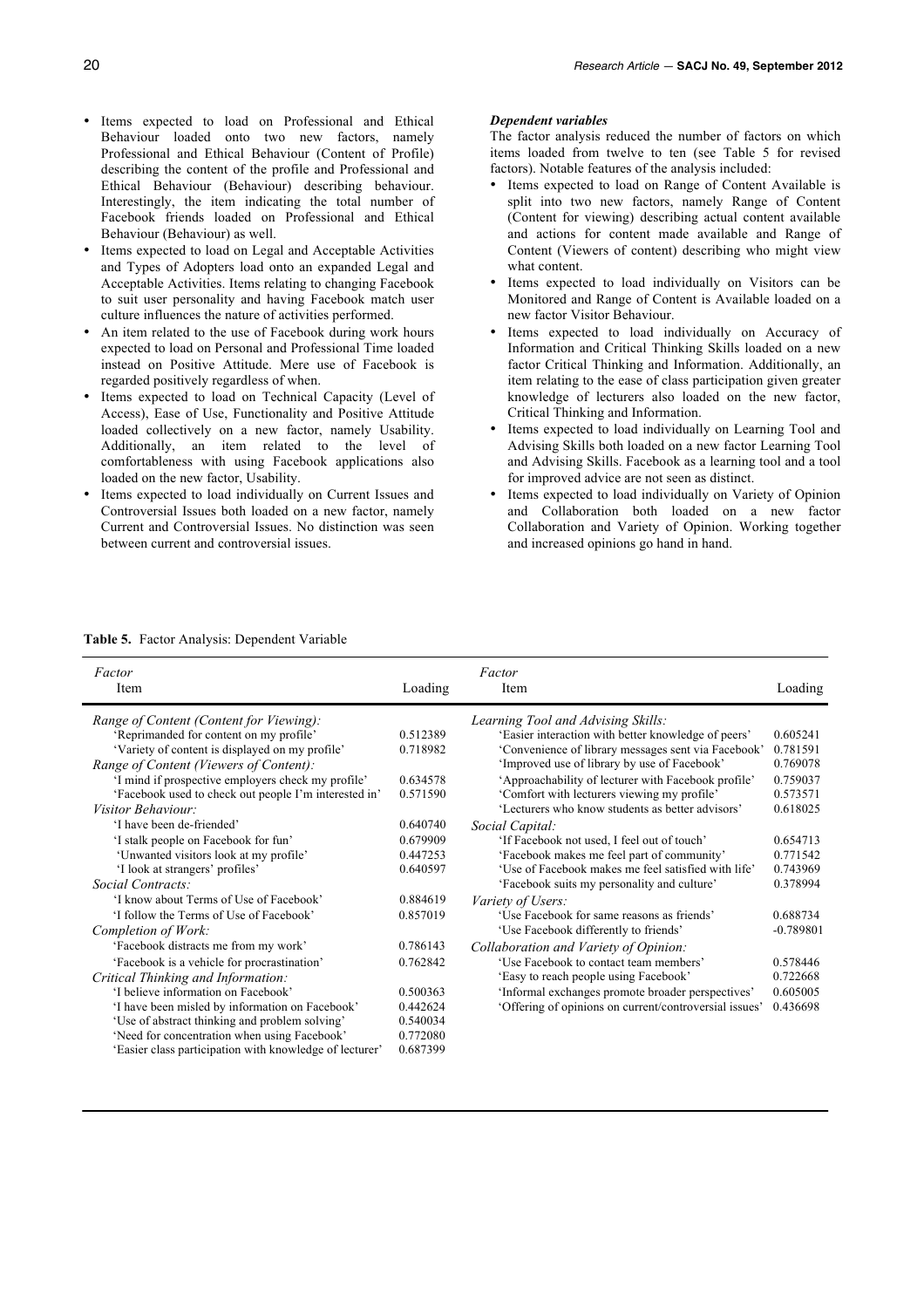### **8.2 Hypothesis Testing**

A number of hypotheses were defined on the factors for successful use of SNSs (see Table 3). The above factor analysis resulted in a revised set of hypotheses (see Table 6).

The revised hypotheses were then analysed using Pearson's Correlation Coefficient which determines the extent to which values of two aggregate scales are proportional to each other [52]. The hypotheses tests attempt to demonstrate relationships between the factors and the dependent variable: successful use of SNSs. A confidence level of 95.5% ( $p <$ 0.05) was set. The results are contained in Table 7.

The results of the tests of the hypotheses indicate the following:

- A relationship exists between Privacy and Security Measures (Settings for Protection) and successful use of SNSs. The correlation level is medium, meaning that the settings instituted do influence the successful use of SNSs.
- A relationship exists between Privacy and Security Measures (Viewers of Profile) and successful use of SNSs. The correlation level is, however, small, meaning that who views people's profile does not influence greatly the successful use of SNSs.
- A relationship exists between Legal and Acceptable Activities and successful use of SNSs. The correlation level is medium, meaning that activities on SNSs do influence the successful use of SNSs.

**Table 6.** Revised Hypotheses

| Hypothesis |  |
|------------|--|
|            |  |
|            |  |

- H1: Implementing appropriate privacy and security measures (settings for protection) is associated with successful use of SNSs
- H2: Implementing appropriate privacy and security measures (viewers of profile) is associated with successful use of SNSs
- H3: Practicing legal and acceptable activities on SNSs is associated with successful use of SNSs
- H4: Analysing suspect information found on SNSs before use is associated with successful use of **SNSs**
- H5: Managing personal and professional time is associated with successful use of SNSs
- H6: Professional and ethical behaviour (content) is associated with successful use of SNSs
- H7: Professional and ethical behaviour (behaviour) is associated with successful use of SNSs
- H8: Technical experience (computer literacy) is associated with successful use of SNSs
- H9: Positive attitude is associated with successful use of SNSs
- H10: Usability is associated with successful use of SNSs
- H11: Discovering and discussing current and controversial issues is associated with successful use of SNSs

#### **Table 7.** Tests of Hypotheses

| <b>Hypothesis</b>                                                            |           | p     | Relationship                     | Correlation |
|------------------------------------------------------------------------------|-----------|-------|----------------------------------|-------------|
| H1: Privacy and Security Measures (Settings for protection)                  | 0.4984    | 0.000 | <b>Yes</b>                       | Medium      |
| H2: Privacy and Security Measures (Viewers of profile)                       | 0.1838    | 0.000 | Yes                              | Small       |
| H3: Legal and Acceptable Activities                                          | 0.3997    | 0.000 | <b>Yes</b>                       | Medium      |
| H4: Suspect Information                                                      | 0.2560    | 0.000 | <b>Yes</b>                       | Small       |
| H <sub>5</sub> : Personal and Professional Time                              | 0.2273    | 0.000 | Yes                              | Small       |
| H6: Professional and Ethical Behaviour (Content)                             | 0.2008    | 0.000 | Yes                              | Small       |
| H7: Professional and Ethical Behaviour (Behaviour)                           | $-0.0391$ | 0.344 | No relationship ( $p > 0.05$ ) - |             |
| H8: Technical Experience                                                     | 0.0658    | 0.111 | No relationship ( $p > 0.05$ ) - |             |
| H9: Positive Attitude                                                        | 0.2449    | 0.000 | Yes                              | Small       |
| H <sub>10</sub> : Usability (Technical Capacity, Ease of use, Functionality) | 0.5869    | 0.000 | <b>Yes</b>                       | Large       |
| H11: Current and Controversial Issues (Discovery and Discussion)             | 0.3668    | 0.000 | Yes                              | Medium      |

.

- A relationship exists between Suspect Information and successful use of SNSs. The correlation level is, however, small, meaning that checking information posted by an individual or others on SNSs does not influence greatly the successful use of SNSs.
- A relationship exists between Personal and Professional Time and successful use of SNSs. The correlation level is, however, small, meaning that limited distinction is made

between use of Facebook professionally and personally and does not influence greatly the successful use of SNSs.

- A relationship exists between Professional and Ethical Behaviour (Content) and successful use of SNSs. The correlation level is, however, small, meaning that content of the profile does not greatly influence the successful use of SNSs.
- A relationship does not exist between Professional and Ethical Behaviour (Behaviour) and successful use of SNSs.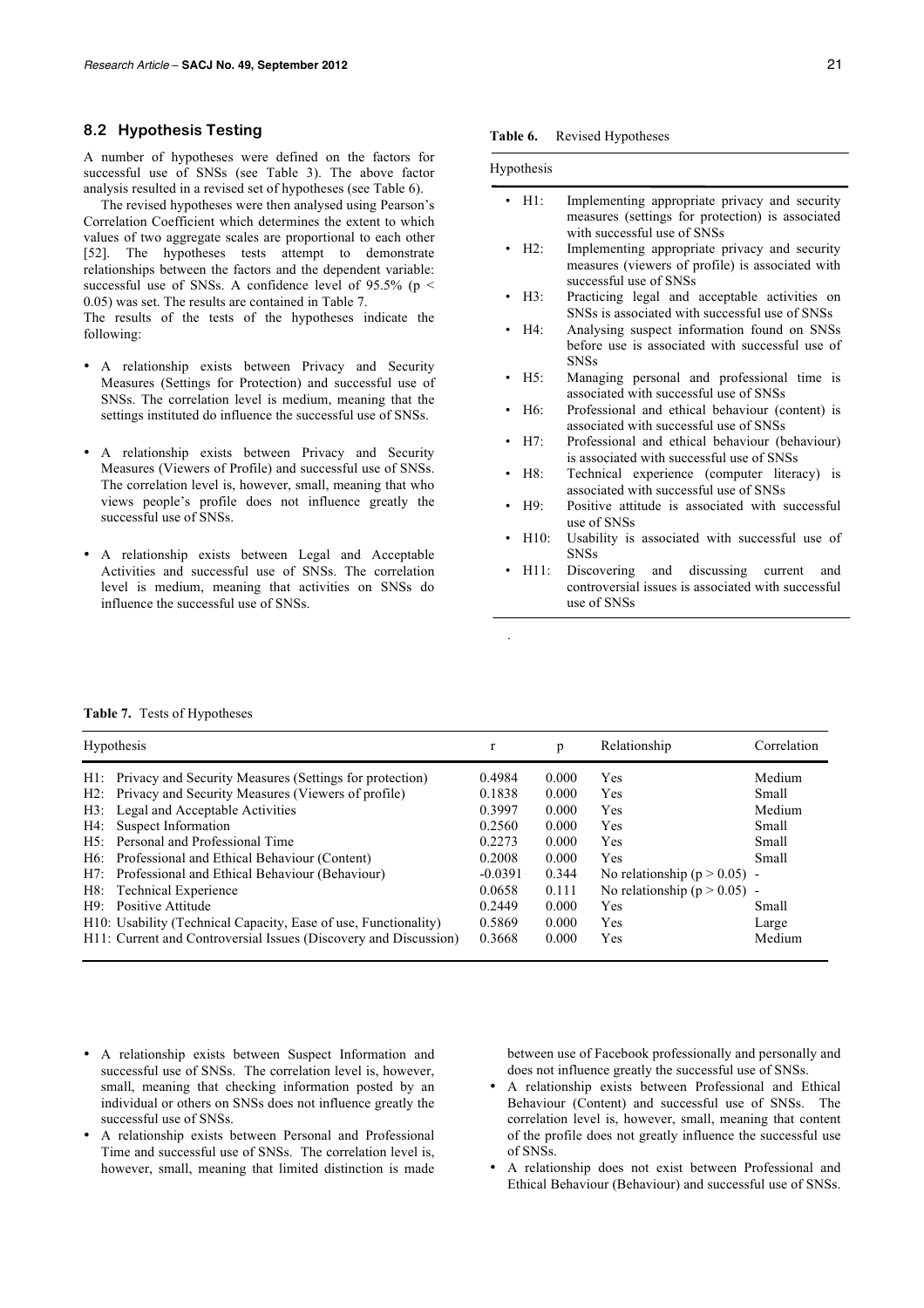Number of Facebook friends, swearing and commenting on photographs of bad behaviour is not associated with successful use of SNSs.

- A relationship does not exist between Technical Experience and successful use of SNSs. Levels of computer skills are not associated with successful use of SNSs.
- A relationship exists between Positive Attitude and successful use of SNSs. The correlation level is, however, small, meaning that the length of time and when SNSs are used does not greatly influence the successful use of SNSs.
- A relationship exists between Usability (Technical Capacity, Ease of use, Functionality) and successful use of SNSs. The correlation level is large, meaning that a fast Internet connection to an SNS that is easy to use, quick to learn and offering new and useful features greatly influences the successful use of SNSs.
- A relationship exists between Current and Controversial Issues (Discovery and Discussion) and successful use of SNSs. The correlation level is medium, meaning that the need to be alert to and engage in current and controversial issues does influence the successful use of SNSs.

# **9. FINAL FACTORS FOR SUCCESSFUL USE OF SNSS**

The research indicates that the successful use of SNSs is predicated on a number of factors, not all of which contribute to the same extent. Successful use of SNSs is based principally on:

1. Usability: a fast Internet connection to an SNS that is easy to use, quick to learn and offering new and useful features

Of lesser import, but significant in the successful use of SNSs are:

- 2. Privacy and Security Measures (settings for protection): appropriate SNS settings to ensure that information is safe, and that they are aware of who can view their profile
- 3. Legal and Acceptable Activities: consideration of the effect of information on SNSs and ensure that they follow social contracts by practicing only legally and acceptable activities on SNSs
- 4. Current and Controversial Issues: the discovery and discussion of current and controversial issues on SNSs so as to use SNSs for learning, critical thinking and advising others

Of even lesser import, but contributing in a small way none the less to the successful use of SNSs are:

- 5. Privacy and Security Measures (viewers of profile): an appreciation/awareness of who is likely to view profiles on SNSs
- 6. Suspect Information: careful checking of information before it is posted to ensure accuracy and reliability, as well as checking other peoples' information so that they are not misled by anything read on SNSs
- 7. Personal and Professional Time: a separation of personal and professional activities on SNSs to ensure that work is complete before social activities occur
- 8. Professional and Ethical Behaviour (Content): a variety of information, inclusive of personal information, is posted that will not have embarrassing or other similar implications
- 9. Positive Attitude: extensive use of SNSs throughout the week and weekend to down/upload information which reflects a positive attitude towards the use of SNSs and other users

The research also indicates that the successful use of SNSs is measured by the extent to which: a range of content is available for viewing on a profile; SNSs are used to explore the profiles of people in whom users are interested; the behaviour of users includes looking at strangers' profiles (and vice versa), stalking and being defriended; the terms of use of SNSs are known and followed; professional work is completed before personal activities undertaken; information on SNSs is analysed critically and accurate information is displayed; a variety of users are active on SNSs each using SNS differently; users collaborate and engage each other on current and controversial issues; a sense of well-being and connectedness is derived from use of SNSs; and SNSs are used to interact with peers and lecturers and entities in the academy, for example, the library.

Finally, it should be noted that the research focused on the use of Facebook in a higher education setting. Whilst the results are not generalisable to other SNSs and contexts, the results do serve as useful research pointers.

### **10. CONCLUSION**

SNSs are popular online destinations that offer students, lecturers, teachers, parents and businesses easy ways to build and maintain their relationships with each other. This research explored the use of Facebook in educational institutions culminating in the production of a set of factors for successful use of SNSs in such educational institutions.

SNSs can be used productively and to great advantage, but can also pose a significant threat to users if used without circumspection. The set of factors attempt to craft a use of SNSs that exploits the positive characteristics, whilst at the same time mitigating the negative characteristics. In an educational context, SNSs hold great promise.

This research focused on the use of specifically Facebook in an educational setting. Future work could usefully explore the use of Facebook in different settings (for example, schools, other universities) and the use of different tools (for example, flickr, MySpace) in educational settings. The applicability of the factors in a business setting could also be explored.

### **REFERENCES**

- [1] Agarwal, S. and Mital, M. (2009) 'An exploratory study of Indian university students' use of social networking web sites: implications for the workplace', *Business Communication Quarterly*, March, pp105—110.
- [2] Anderson, R.L. (2010) 'Analysis of Social Network Sites and Supporting Functions', In: *Proceedings of ASIST 2010*, October 22–27, 2010, Pittsburgh, PA, USA.
- [3] Berg, J, Berquam, L and Christoph, K (2007) 'Social Networking Technologies: a "Poke" for Campus Services', *Educause Review*. March/April, pp 32–44.
- [4] Berson, I.R., and Berson, M.J. (2003) 'Digital Literacy for Effective Citizenship', *Social Education,* vol. 67, no. 3, pp 164–167.
- [5] Blackboard (2011) [online] Available at: http://www.blackboard.com (31 May 2011)
- [6] Boyd, D.M., and Ellison, N.B. (2008) 'Social Network Sites: Definition, History, and Scholarship', *Journal of Computer-Mediated Communication*, vol 13, pp 210– 230.
- [7] Bradley, A. (2007) *Key Issues in the Enterprise Application of Web 2.0 Practices, Technologies,*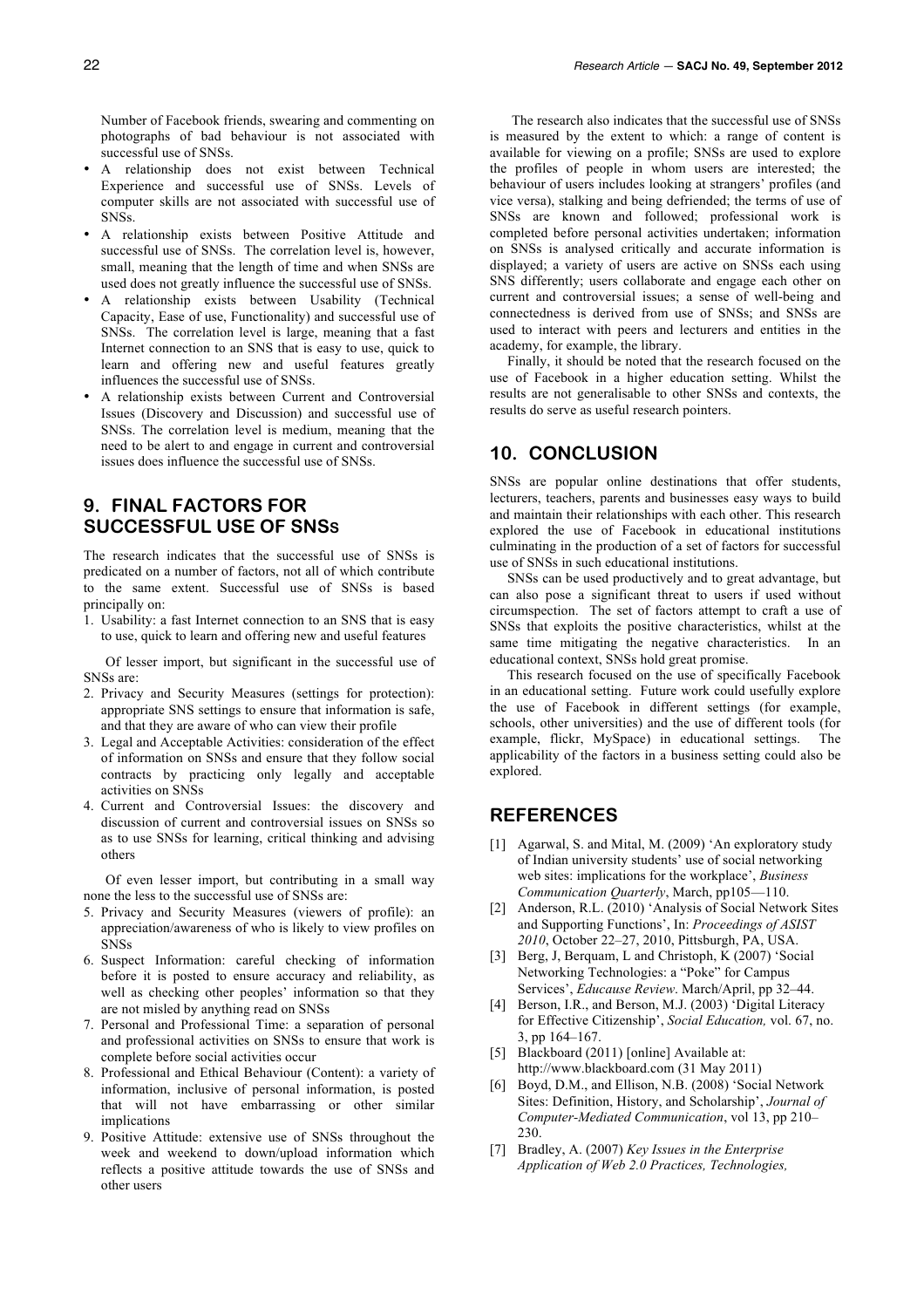*Products and Services, 2007*, Gartner Group, 14 June, ID Number: G00148544.

- [8] Christensen, R. (2002) 'Effects of Technology Integration Education on the Attitudes of Teachers and Students' *Journal of Research on Technology in Education*, vol. 34, no. 4, pp 411–433.
- [9] Cloete, S., De Villiers, C. And Roodt, S. (2009) 'Facebook as an academic tool for ICT lecturers', In: *Proceedings of SACLA '09*, 29 June - 1 July, Mpekweni Beach Resort, South Africa, pp 16–22.
- [10] Clyde, L.A. (2005) 'Educational Blogging', *Teacher Librarian*, vol. 32, no. 3, pp 43–45.
- [11] Connell, T.H. (1994) 'The Internet: educational issues Libraries and the Internet: Education, Practice & Policy, *Library Trends*. [online] Available at: http://findarticles.com/p/articles/mi\_m1387/is\_n4\_v42/ai \_15682168 (29 November 2008)
- [12] Conole, G., Galley, R. And Culver, J. (2011) 'Frameworks for Understanding the Nature of Interactions, Networking, and Community in a Social Networking Site for Academic Practice', *International Review of Research in Open and Distance Learning*, vol. 12, no. 3.
- [13] Czaja, S.J., Fisk, A.D., Hertzog, C., Rogers, W.A., Charness, N., Nair, S.N., and Sharit, J. (2006) 'Factors Predicting the Use of Technology: Findings From the Centre for Research and Education on Aging and Technology Enhancement (CREATE)', *Psychology and Aging*, vol. 21, no. 2, pp 333–352.
- [14] Desisto, R.P., and Smith, D.M. (2008) *Combining Social Networks with Business SaaS Offerings*, Gartner Group, 12 February, ID Number: G00155092.
- [15] Dimicco, J. M and Millen, D.R (2007) Identity Management: Multiple Presentations of Self in Facebook, In: *Proceedings of the 2007 International ACM Conference on Supporting Group Work*, Sanibel Island, Florida, USA. 4–7 November. pp 383–386.
- [16] Dwyer, C., Hiltz, S.R., and Passerini, K. (2007) Trust and privacy concern within social networking sites: A comparison of Facebook and MySpace. In: *Proceedings of the Thirteenth Americas Conference on Information Systems*, Keystone, Colorado. 9–12 August.
- [17] Ellison, N.B., Steinfield, C., and Lampe, C. (2007) 'The Benefits of FaceBook "Friends:" Social Capital and College Students' Use of Online Social Network Sites', *Journal of Computer-Mediated Communication*, vol. 12, pp 1143–1168.
- [18] Facebook. (2007) *Terms of Use*, Facebook. [online] Available at: http://www.facebook.com/terms.php (29 November 2008)
- [19] Greenhow, C. and Robelia, B. (2009) 'Informal learning and identity formation in online social networks', *Learning, Media and Technology*, vol. 34, no. 2, pp 119– 140.
- [20] Gross, R., and Acquisti, A. (2005) Information Revelation and Privacy in Online Social Networks (The Facebook case). In: *Proceedings of the ACM Workshop on Privacy in the Electric Society (WPES)*, pp 71–80.
- [21] Hair, J.F., Anderson, R.E., Tatham, R.L., and Black, W.C. (2009) Multivariate Data Analysis,  $7<sup>th</sup>$  Edition, Prentice Hall, Upper Saddle River, New Jersey.
- [22] Haugen, M. (2007) *Life's Better Together: A Look at Social Networking and Creating a Successful Internet Based Social Networking Service*. Colligo. [online] Available at:

http://www.micsymposium.org/mics\_2007/papers/Hauge n.pdf (29 November 2008)

- [23] Hewitt, A., and Forte, A. (2006) Crossing Boundaries: Identity Management and Student/Faculty Relationships on the Facebook, In: *Proceeding of Computer Supported Cooperative Work*, Banff, Alberta, Canada, 4–8 November.
- [24] Hiltz, S.R and Turoff, M (2005) 'Education Goes Digital: The Evolution of Online Learning and the Revolution in Higher Education', *Communications of the ACM*, vol. 48, no. 10, pp 59–63.
- [25] Houghton, D.J. and Joinson, A.N. (2010) 'Privacy, Social Network Sites, and Social Relations', *Journal of Technology in Human Services*, vol. 28, pp 74–94.
- [26] Hung, H-T. and Yeun, S.C-Y. (2010) 'Educational use of social networking technology in higher education', *Teaching in Higher Education*, vol. 15, no. 6, pp 703– 714
- [27] IBM Corporation (2007) *"Getting into" social software*, IBM Corporation. [online]. Available at: http://www-306.ibm.com/software/lotus/news/social\_software.html. (25 February 2008)
- [28] Kite, S.L., Gable, R, and Filippelli, L. (2010) 'Assessing Middle School Students' Knowledge of Conduct and Consequences and their Behaviors Regarding the Use of Social Networking Sites', *The Clearing House*, vol. 83, pp 158–163.
- [29] Krieglstein, T. (2008) *Faculty Ethics on Facebook – The Collaborative Project*, Facebook Ethics. [online] Available at: http://feeds.feedburner.com/~r/ActivitiesAndAffairsOne ForAll/~3/213627105/faculty-ethics.html (28 November 2008)
- [30] Khun, T.S. (1961) 'The Function of Measurement in Modern Physical Science', *Isis,* vol, 52, pp 161–193.
- [31] Lawler, J.P. and Molluzzo, J.C. (2011) 'A Survey of First-Year College Student Perceptions of Privacy in Social Networking', *Journal of Computing Sciences in Colleges*, vol. 26, no.3, pp 36–41.
- [32] Lih, A (2004) Wikipedia as Participatory Journalism: Reliable Sources? Metrics for evaluating collaborative media as a news resource, In: *Proceeding of the 5th International Symposium on Online Journalism*, University of Texas at Austin, 16–17 April.
- [33] Lipka, S. (2007) 'For Professors, "Friending can be Fraught"', *Chronicle of Higher Education*, vol. 54, no. 15, pp A1–A28.
- [34] Livingstone. S. and Brake, D.R. (2010) 'On the Rapid Rise of Social Networking Sites: New Findings and Policy Implications', *Children & Society*, vol. 24, pp. 75–83.
- [35] Lundy, J and Drakos, N (2007) *How to Use Social Software to Support Your Learning Ecosystem*, Gartner Group, 12 October, ID Number: G00152296.
- [36] Mack, D., Behler, A., Roberts, A., and Rimland, E. (2007) 'Reaching Students with Facebook: Data and Best Practices', *Electronic Journal of Academic and Special Librarianship*, vol. 8, no. 2.
- [37] Mann, J. (2008) *Four Lessons Enterprises can Learn from Consumer Social Software*, Gartner Group, 1 February, ID Number: G00154796.
- [38] Martins, F.O.M., and Oliveira, T. (2008) 'Determinants of Information Technology Diffusion: a Study at the Firm Level for Portugal', *The Electronic Journal of Information Systems Evaluation*, vol. 11, no. 1, pp 27–34.
- [39] Mathews, B.S. (2006) 'Do you Facebook? Networking with students online', *Association of College and Research Libraries*, vol.67, no.5. May. [online] Available at: